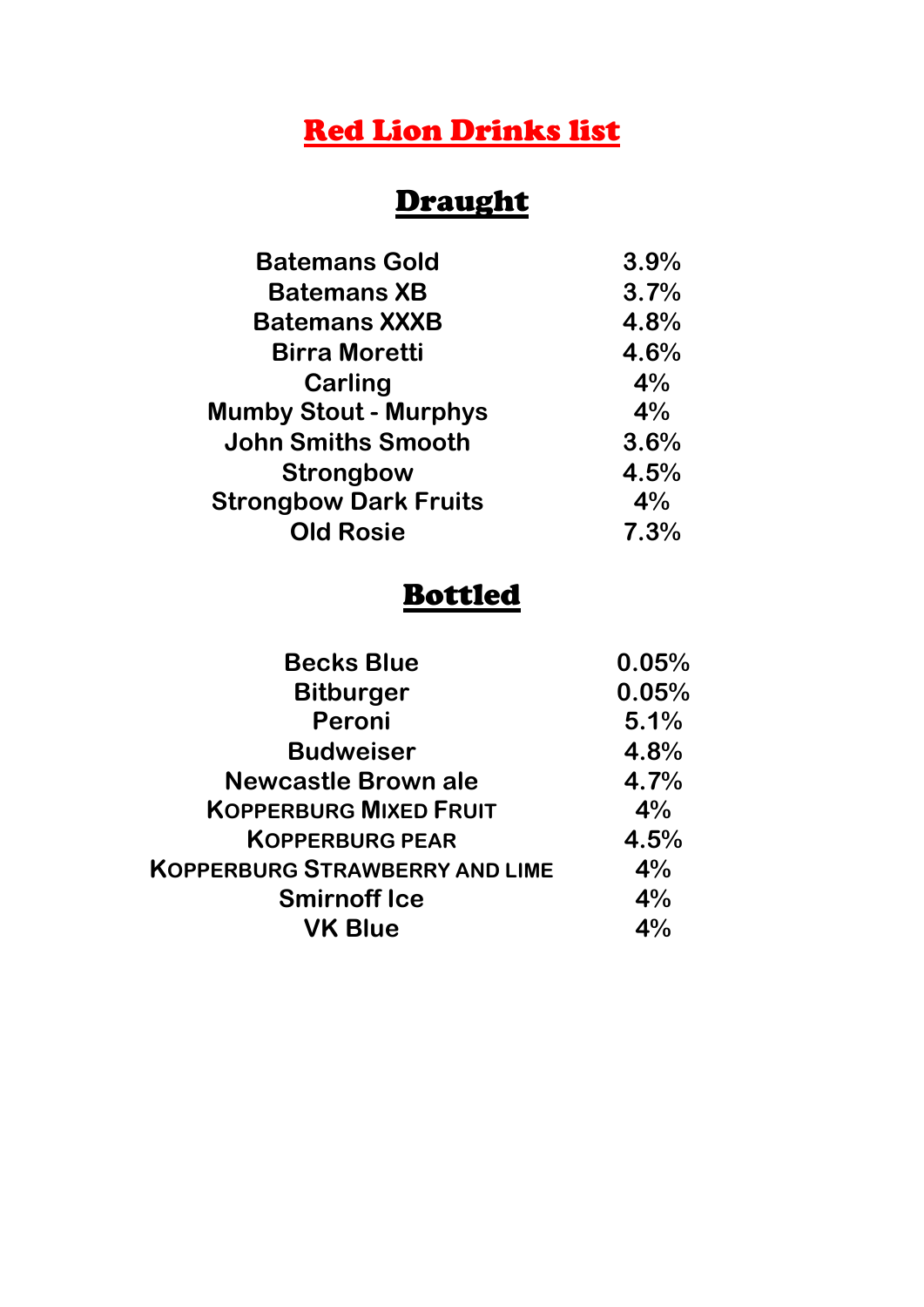### Wine

| <b>Jack Rabbit Merlot</b>              | 13%   |
|----------------------------------------|-------|
| <b>Jack Rabbit Shiraz</b>              | 13%   |
| <b>Mirror Lake Pinot Noir</b>          | 13%   |
| <b>Toquini Shiraz</b>                  | 13%   |
| <b>Jack Rabbit Chardonnay</b>          | 11.5% |
| <b>Jack Rabbit Pinot Grecio</b>        | 12%   |
| <b>Jack Rabbit Medium Sweet</b>        | 12%   |
| <b>Jack Rabbit Sauvignon Blanc</b>     | 11.5% |
| <b>Mirror Lake Sauvignon Blanc</b>     | 12.5% |
| <b>Cotes De Rhone</b>                  | 12.5% |
| <b>Jack Rabbit White zinfandel</b>     | 10%   |
| Itallia Prosecco (small bottle)        | 11%   |
| <b>Belstar Prosecco (large bottle)</b> | 11.5% |
|                                        |       |

### Spirits

| <b>Archers</b>              | 18%   |
|-----------------------------|-------|
| Bacardi                     | 37.5% |
| <b>Baileys</b>              | 17%   |
| <b>Cockburn's Port</b>      | 19%   |
| <b>Courvoisier</b>          | 40%   |
| Disaronno                   | 28%   |
| <b>Harvey's Sherry</b>      | 17.5% |
| <b>Dry Martini</b>          | 15%   |
| <b>Malibu</b>               | 21%   |
| <b>Martell</b>              | 40%   |
| <b>Pimms No1</b>            | 20%   |
| <b>Smirnoff Vodka</b>       | 37.5% |
| <b>Special Reserve Port</b> | 20%   |
| Tia Maria                   | 20%   |
| <b>Bath Tub Gin</b>         | 43.3% |
| Beefeater                   | 40%   |
| <b>Bombay Saphire</b>       | 40%   |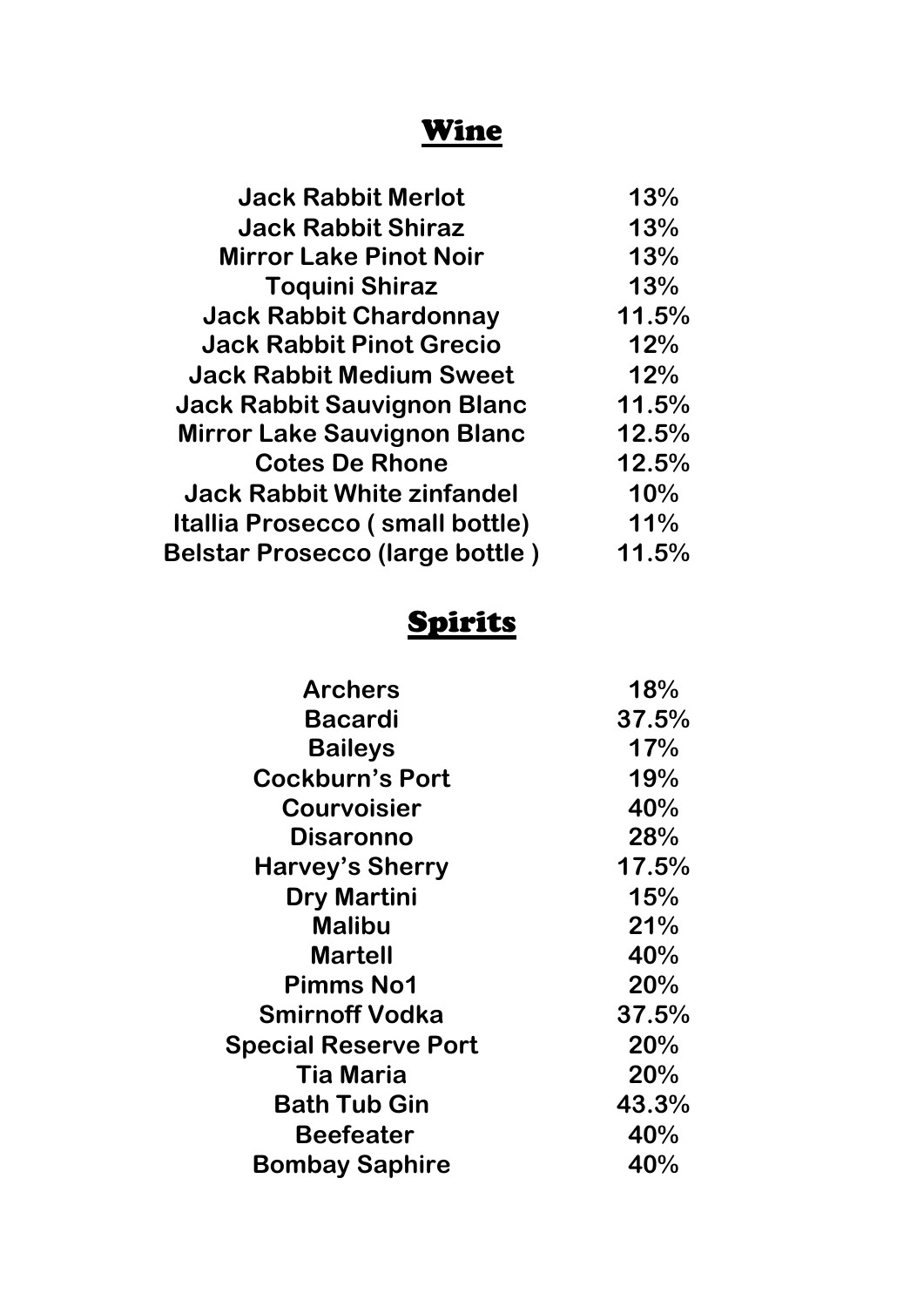| <b>Gordons</b>                 | 37.5% |
|--------------------------------|-------|
| <b>Hendricks</b>               | 44.1% |
| <b>Pin Gin</b>                 | 40%   |
| <b>Pinkster</b>                | 37.5% |
| <b>Sharish</b>                 | 40%   |
| Warner Edwards Rhubarb         | 40%   |
| <b>Warner Edwards Sloe Gin</b> | 30%   |
| <b>Captain Morgan Spriced</b>  | 35%   |
| <b>Captain Morgan original</b> | 40%   |
| Lambs                          | 40%   |
| <b>Bells</b>                   | 40%   |
| <b>Bushmills</b>               | 40%   |
| <b>Famous Grouse</b>           | 40%   |
| Glayva                         | 35%   |
| <b>Glen Moray</b>              | 40%   |
| <b>Jack Daniels</b>            | 40%   |
| <b>Jack Daniels Honey</b>      | 35%   |
| Jameson                        | 40%   |
| Lagvulin                       | 43%   |
| <b>Southern comfort</b>        | 35%   |
| <b>Talisker</b>                | 45%   |
| <b>Apple Sours</b>             | 15%   |
| <b>Cherry Sours</b>            | 15%   |
| <b>Raspberry Sours</b>         | 15%   |
| <b>Tropical Sours</b>          | 15%   |
| Jagermeister                   | 35%   |
| Sambuca                        | 38%   |
| <b>Banana Sambuca</b>          | 38%   |